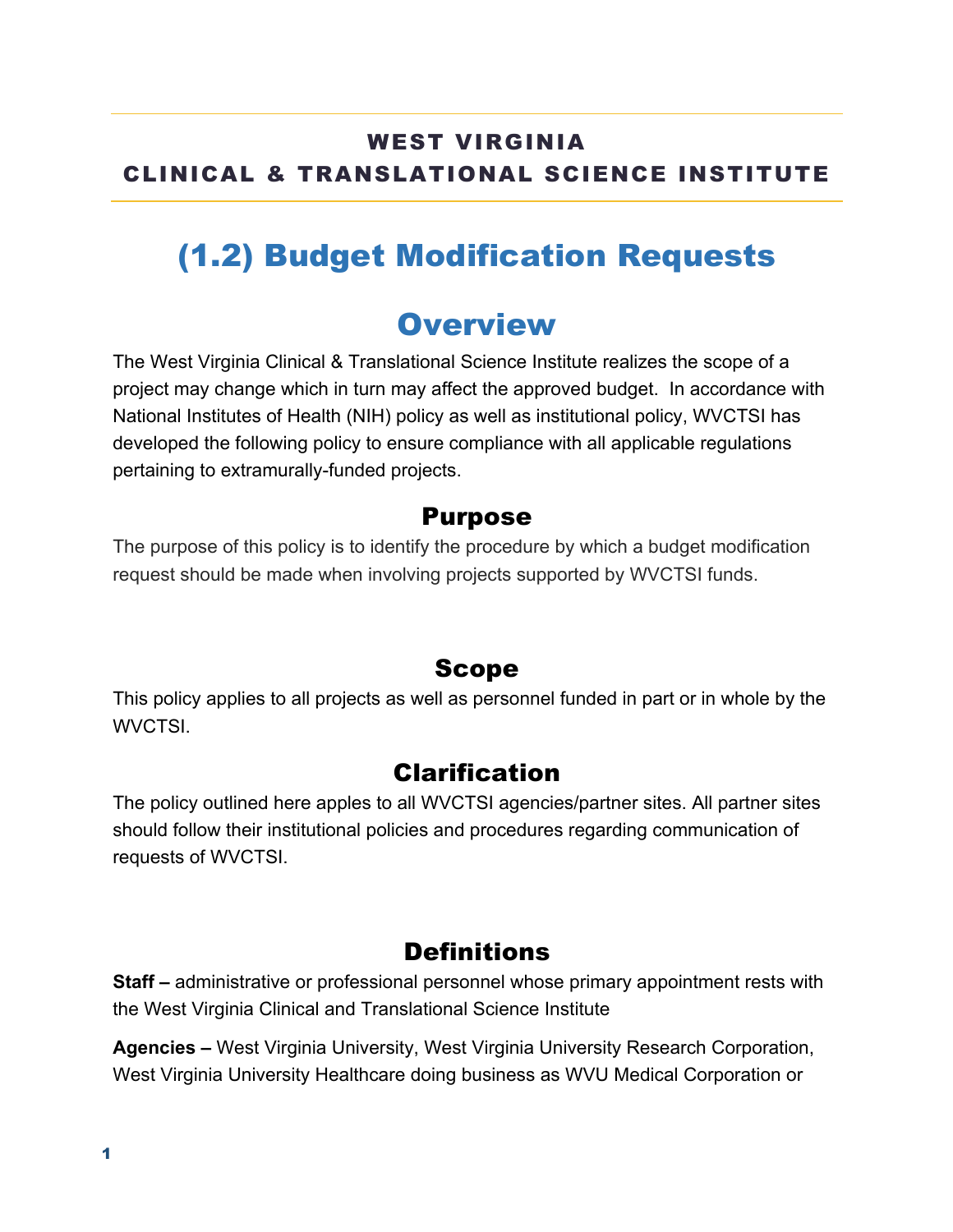University Health Associates, Charleston Area Medical Center, WV School of Osteopathic Medicine

# **Policy**

A PI and/or a partner site does not have the authority to modify a project without prior, written approval by the WVCTSI Director. A budget modification must be requested if one or more of the following project changes should occur:

1. Change in scope or objectives (even if no budget revision is requested); a change in labor allocation(s) is also considered a change in scope or objectives.

2. Absence (greater than 3 months or 25% reduction in effort) when her/his effort is supported whole or in part by WVCTSI funds; or change of PI on a WVCTSI supported project.

- 3. Need for additional grant funds to support the research project.
- 4. Transfer of a significant part of the research (e.g. sub-agreement)

### **Procedures**

PIs requesting revisions to agency approved budgets should work with the identified WVCTSI point of contact to provide the appropriate documentation. In general, budget change requests associated with WVCTSI funds must include an adequate, written explanation which answers the following questions:

- Why are funds available in the current expense line/budget category?
- Why are funds needed in the new expense line/budget category?
- In addition, the PI will need to provide information, by line item/budget category, on dollar amounts to be reallocated.

If needed the WVCTSI Director for Research Administration will work with the PI in submitting the budget revision request to WVCTSI. It is important to note that a written budget modification request must be submitted to WVCTSI within thirty (30) calendar days of the occurrence of one of the aforementioned project changes.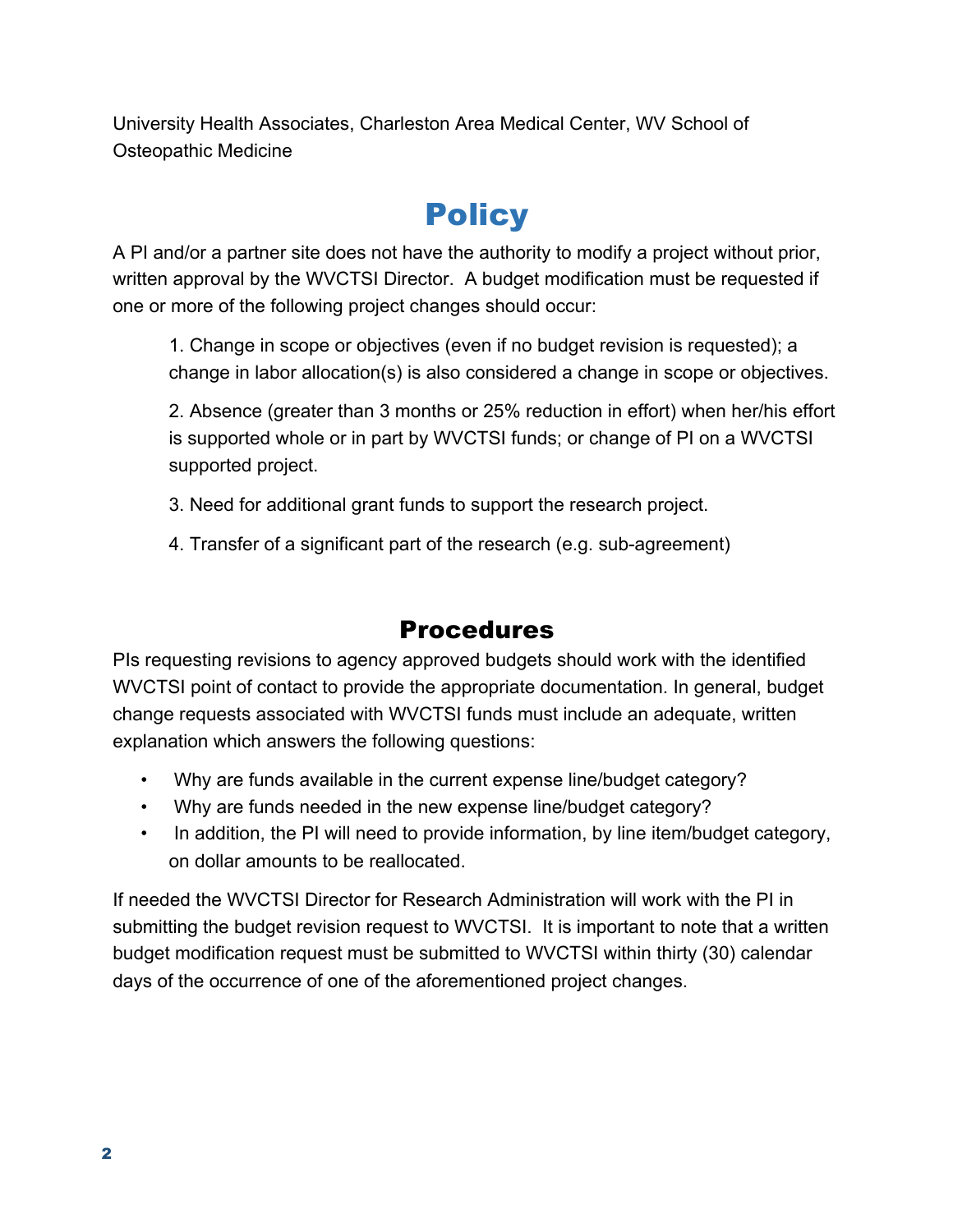Once the WVCTSI Director approves the budget modification request, the PI will be contacted within three (3) business days. It is the responsibility of the WVCTSI Finance Unit to notify WVU Office of Sponsored Programs (OSP) and/or WVU Sponsored Research Accounting (SRA) of any approved budget modification requests for entry into the WVU financial system.

### Roles and Responsibilities

The responsibility for interpretation of this policy rests with the Director of WVCTSI.

### References and Authority

The cost principles are set forth in the following documents and are incorporated by reference in 45 CFR parts 74.27 and 92.22. As noted below, OMB Circulars A-21, A-87 and A-122 have relocated to Title 2 in the Code of Federal Regulations (2 CFR) :

- OMB Circular A-21 (relocated to 2 CFR 220) Cost Principles for Educational Institutions.
- OMB Circular A-87 (relocated to 2 CFR 225) Cost Principles for State and Local Governments and Indian Tribal Governments.
- OMB Circular A-122 (relocated to 2 CFR 230) Cost Principles for Non-Profit Institutions. Larger non-profit organizations that are specifically listed in Attachment C to OMB Circular A-122 are subject to the Federal cost principles applicable to commercial organizations (48 CFR 31.2) rather than to the cost principles for non-profit organizations.
- 45 CFR 74, Appendix E Principles for Determining Costs Applicable to Research and Development under Grants and Contracts with Hospitals.
- 48 CFR 31.2 (Federal Acquisition Regulation) Contracts with Commercial Organizations.